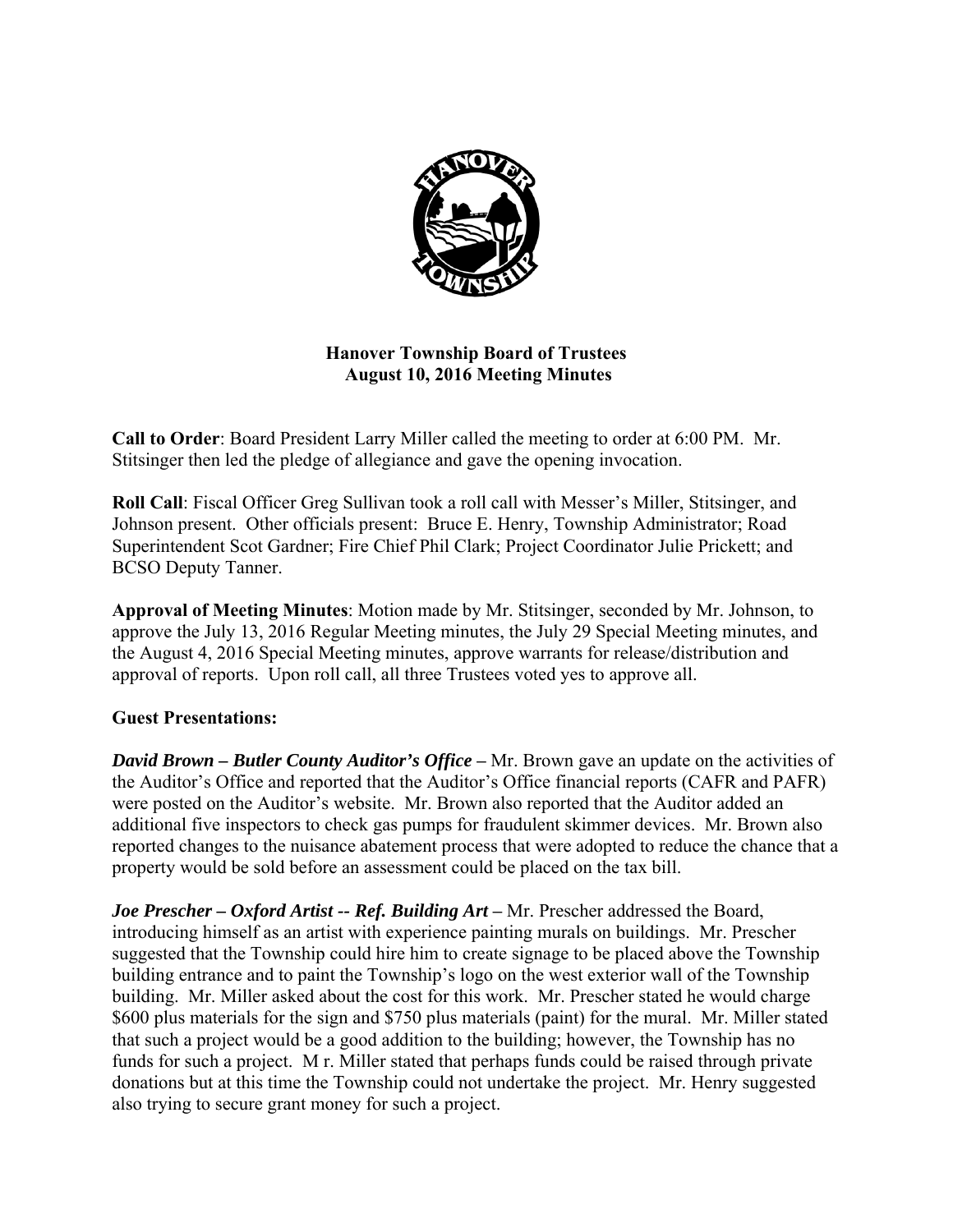**Citizen Participation:** William Mense, 323 Walthan Court, addressed the Board to share his concerns regarding trailers, boats and cars being stored in the side and front yards and not being stored in rear yards in his neighborhood. He stated he was concerned that the zoning laws were not being enforced and that his property was being devalued as a consequence. Mr. Henry stated that he had responded to Mr. and Mrs. Mense regarding their concerns. Mr. Henry had stated in an email that legal action was initiated by the County for the vehicle on Sir Martin Drive at Walthan Court. Mr. Henry explained that the County has jurisdiction over these issues and that the Township has no authority or jurisdiction over County Zoning issues. Mr. Henry indicated that Mr. Mense should contact Jim Fox (with the County Zoning Office) regarding these complaints.

### **Administration Reports**

*Law Enforcement*: Deputy Tanner gave the following report for the month of July 2016:

# **Butler County Sheriff's Office District #18 Hanover Township Contract Cars Monthly Report for July 2016**

| <b>Activity Area</b>       | <b>Month Totals*</b> |      |
|----------------------------|----------------------|------|
| Dispatched Calls: 105      |                      | 1099 |
| Felony Reports: 02         |                      | 35   |
| Misdemeanor Reports: 10    |                      | 69   |
| Non-Injury Crash: 03       |                      | 45   |
| Injury Crash: 01           |                      | 15   |
|                            |                      | .164 |
| Assists/Back Up: 26        |                      | 133  |
| Felony Arrests: 00         |                      | 11   |
| Misdemeanor Arrests: 02    |                      | 24   |
| <b>OMVI</b> Arrests: 00    |                      | 03   |
|                            |                      | .38  |
| Traffic Stops: 19          |                      | 105  |
| <b>Moving Citations:19</b> |                      | 130  |
| Warning Citations: 01      |                      | 18   |
| FIR Cards: 0               |                      | 00   |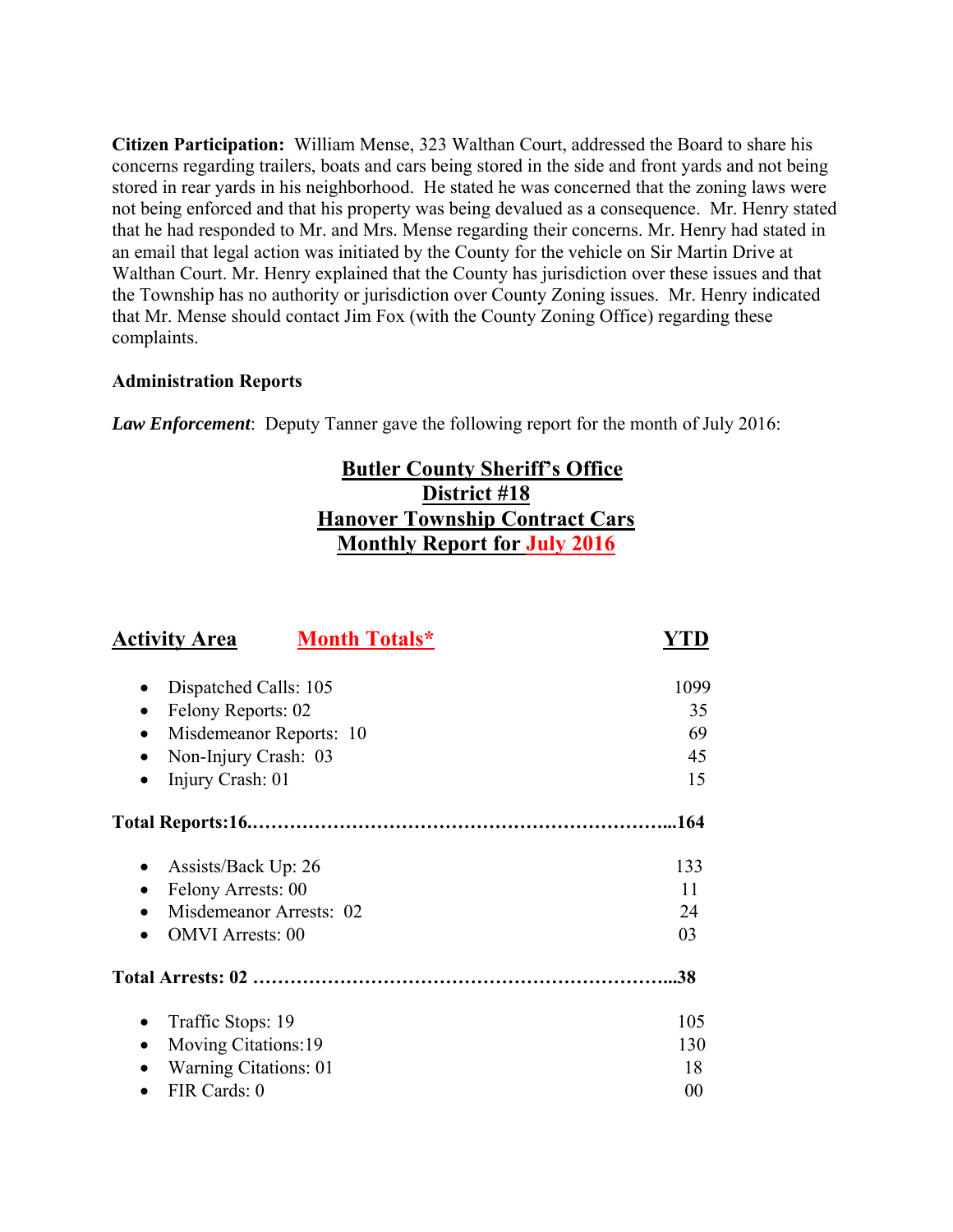| • Civil Papers Served: 1              | $\Omega$ |
|---------------------------------------|----------|
| • Business Alarms: 2                  | 18       |
| • Residential Alarms: 03              | 62       |
| • Special Details: 10                 | 95       |
| • COPS Times: $4,800$ ( <i>Min.</i> ) | 30,400   |
| • Vacation Checks: 00                 |          |

\*\*\*\*\*\*\*\*\*\*\*\*\*\*\*\*\*\*\*\*\*\*\*\*\*\*\*\*\*\*\*\*\*\*\*\*\*\*\*\*\*\*\*\*\*\*\*\*\*\*\*\*\*\*\*\*\*\*\*\*\*\*\*\*\*\*\*\*\*\*\*\*\*

Reporting: Deputy Tanner and Deputy Mayer/by BEH.

Mr. Henry noted that each deputy had been on vacation during a portion of this reporting period and the month's statistics were still high.

*Fire/EMS*: Chief Clark presented the following report for the month of July 2016.

# **Hanover Township Fire Department Monthly Report for July - Phil Clark Fire Chief (Presented in August 2016)**

Run and detail activity for the Fire and EMS operations are reflected in the following numbers:

| Total for 2015                                               | 733                                         |
|--------------------------------------------------------------|---------------------------------------------|
|                                                              | $(\text{July } 2015)$ : 58 Runs/Operations) |
| <b>Total Year to Date: 378 Runs/Operations</b>               | (50 Fire/EMS Runs)                          |
| Total for the month:<br>$\bullet$                            | <b>51 Runs/Operations</b>                   |
| Other<br>$\bullet$                                           | 00                                          |
| Knox Box Details<br>$\bullet$                                | 00                                          |
| Fire Inspections:<br>$\bullet$                               | 01                                          |
| Fire Runs:<br>$\bullet$                                      | 05                                          |
| Motor Vehicle Accidents:<br>$\bullet$                        | 05                                          |
| <b>Emergency Medical Operations/Squad Runs:</b><br>$\bullet$ | 40                                          |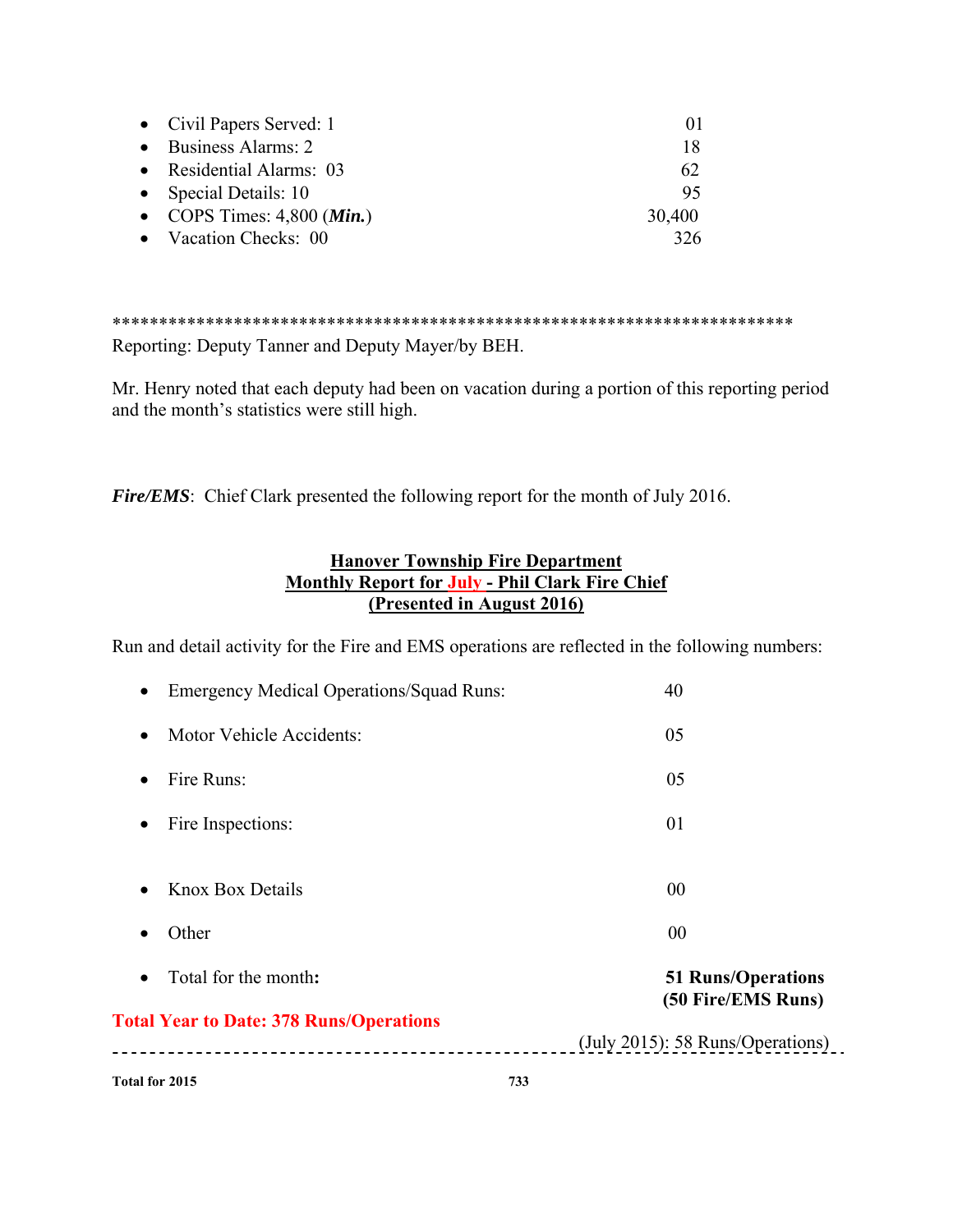| Total for 2014  | 809 |                       |
|-----------------|-----|-----------------------|
| Total for 2013  | 750 | Ten Year Average: 702 |
| Total for 2012  | 693 |                       |
| Total for 2011  | 719 |                       |
| Total for 2010  | 748 |                       |
| Total for 2009  | 676 |                       |
| Total for 2008: | 669 |                       |
| Total for 2007: | 717 |                       |
| Total for 2006: | 505 |                       |

*Road/Cemetery*: Road Superintendent Scot Gardner presented the following report for the month of July 2016:

### **SUPERINTENDENT'S REPORTS (August 10, 2016)**

Millville Cemetery Operations Report July 1 through July 31, 2016

| 0 Graves sold to Township residents $(Q, $610)$ ----------------\$ 0.00 |      |
|-------------------------------------------------------------------------|------|
|                                                                         |      |
|                                                                         |      |
|                                                                         |      |
|                                                                         |      |
|                                                                         |      |
| Foundation and Marker installation fees------------------\$ 1,111.20    |      |
|                                                                         | 0.00 |
|                                                                         |      |

Other Cemetery activities:

- 1. Cleaned equipment
- 2. Walked through entire Cemetery and picked up trash
- 3. Fixed graves
- 4. Cleaned Shop
- 5. Cut grass five times/weed-eated three times
- 6. Picked up dead animal at Ross Hanover and Columbus
- 7. Fixed headstone

### **Road, Streets and Park (Scot Gardner)**

- 1. Picked up five tires on Hogue Road.
- 2. Picked up a sofa dumped on Stillwell-Beckett Road.
- 3. Performed the second round of roadside mowing and trimming.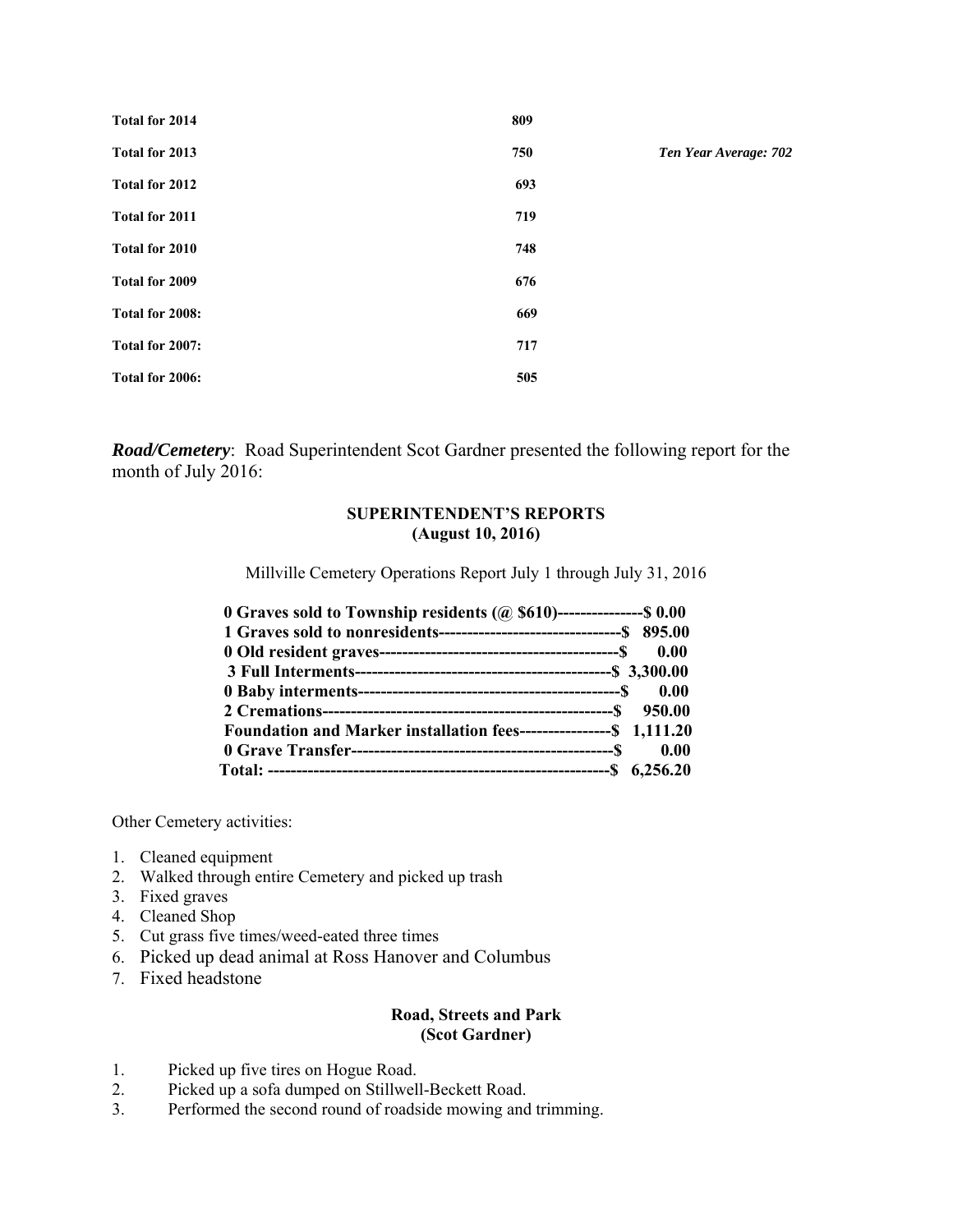- 4. Hauled all of our tires to Rumpke Recycling.
- 5. Sprayed the weeds in the curbs in all of the subdivisions.
- 6. Repaired pot holes on Vanda, Gene and Roundhill.
- 7. Trimmed five State Route intersections for better visibility.
- 8. Sprayed edges and trimmed Four Mile, Huston and Krucker Road in preparation for chip-seal.
- 9. Cut and trimmed grass on all Township properties four times.
- 10. Removed the broken off boom from the reach mower and sent it to Dale Lacey for welding.
- 11. Got our tracker back from Zimmer from transmission repair. Re-installed flail mower and replaced hydraulic hoses.
- 12. Started work on the Krucker Road culvert which includes: removing honeysuckle from hillside; building a concrete shoot; building a work platform and removing 10 sheets of plywood we had screwed to the pipe to stabilize it. We removed the rotted out part of the pipe and installed 8 yards of concrete.
- 13. Performed monthly park, truck and storm water inspections.

### *Administrator's Report (Financials and Personnel Issues)*

Mr. Henry presented the following report to the Board:

### **Administrator July Summary Report (August, 2016)**

- **Fire/EMS Run Data:** Dispatch Log information for July 2016. Prepared summary overview of data.
- **Fire Department:** Held discussions with Jennifer Mason and Greg Sullivan concerning status of software issues and training. Held a meeting with Medicount, Ms. Mason and Greg Sullivan reference insurance reimbursements and issues related to filing of timely reports.
- **Health Insurance Matters**: Worked on follow up issues related to Health Care coverage with Aetna and Wichert Insurance including getting individual member health insurance cards issued.
- **Personnel**: New overall personnel policy book still being worked on. The goal is to have a complete book for approval by end of July 2016 subject to finishing final typing.
- **Park Committee/Veterans Committee and Special Events**: Prepared sponsorship packets for the Wine Tasting event, booked entertainment and held meetings with Hanover Winery and the Park Committee.
- **Drainage Issues:** Authorized work on the Krucker Road large culvert for concrete repair handled by the Road Department.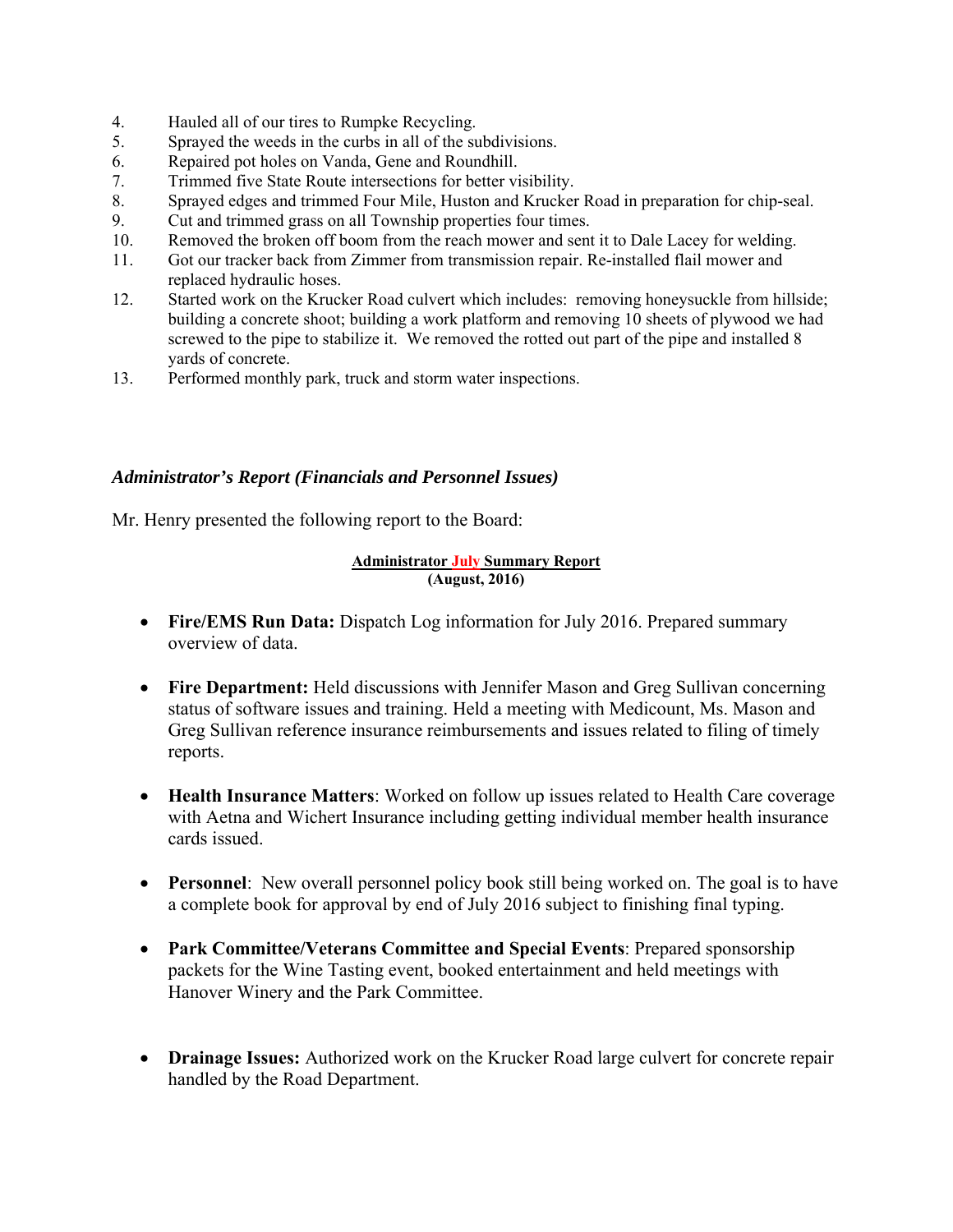- **Capital Equipment Planning**: Prepared follow up documents for the Board for examining capital equipment needs 2017 through 2022. A strategic Board Session should be held to determine future funding priorities. Matter is still pending.
- **Open Burning Issues:** Handled three resident inquiries about open burning requirements and laws.
- Nuisance Properties: Still working on over 20 properties. With no staff it is difficult to address all of these. Reached agreement with SR 177 property burned down location; working with Community development to get grant funds to tear down.
- **Memorial Tree Program:** Worked with one family on Old Oxford Road on the selection, purchase and memorial marker under the Memorial Tree program for the Park.
- **Finances and Tax Levy Issues**: Prepared another special briefing report for the Board of Trustees with a special meeting held on July 28, 2016. Sent Mary Ann Nardiello of the Prosecutor's Office the decision by the Board to seek two levies, the proposed time schedule and draft resolutions for review.
- **Electric Aggregation**: Worked with the Prosecutor's Office on ballot language and Energy Alliance agreement.
- **Board, Financial Reports and Payroll Reports**: Obtained data from the Fiscal Officer and prepared Township funds analysis for the monthly Board meeting. Prepared Trustee packets. Prepared numerous contracts and permits for facility rentals. Worked with Ms. Prickett on payroll issues and time sheets for staff.
- **Property and Liability Insurance**: Working with OTARMA and Lovins Insurance Agency to work out new contract amounts and credits for 2016-2017 agreement to be approved in August 2016.

# **Personnel Actions and Other Items of Note**

# *Appointment of new personnel and Personnel actions:*

*Fire Department:* 

*Hire:* 

# *Road Department:*

*Trying to make do with existing personnel for road and cemetery functions. May be seeking additional PT/Seasonal help. Still evaluating funds to determine if we can fill the open full time slot.*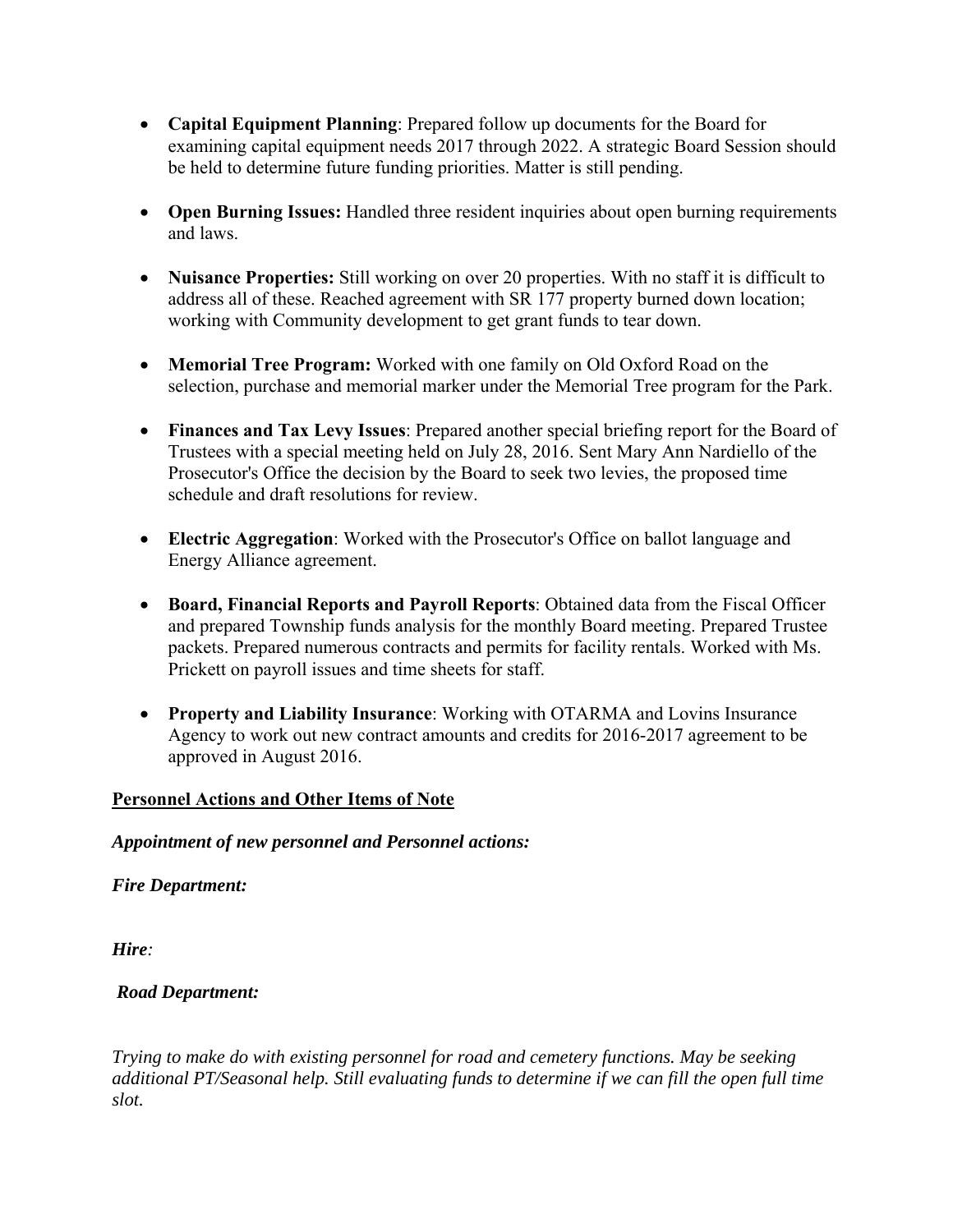### *Cemetery:*

*Elijah Adams PT/Seasonal employee resigned effective July 20, 2016.* 

### *Other General Actions Non-Personnel Related: (Still in Progress)*

**Studying ways to secure records** properly and find space as the Township storage is limited at this time. Also still have to finish new formatting of approved Records Retention Schedule to be presented to the state.

**Working on Personnel Handbook** and consolidation of Township Policies for approval by the Board. Finished table of contents and first draft.

**Capital Planning:** As reviewed with the Board, working on guidelines for preparation of a 5 year Capital Plan for the Township. Five major requests by department have been submitted. A special meeting is needed to review the list and make decisions in light of budgetary constraints during the last quarter of 2016.

### **Of Note- Budget Information for July 31, 2016**

**Cash Balance as of July 31, 2016: \$1,136,203.94** 

- **1) Total Expenditures all funds for July 2016**: \$89,414.54
- **2) Total General Fund cash on hand July 2016: \$**426,747.04 (37.56%) of Total funds
- **3) Total Fire/EMS Fund cash on hand July 2016**: \$241,677.60 (21.27%) of Total funds
- **4)** *Monthly Revenue and Expenditure Reports by fund are attached to this report.*

### *History of Cash Balances*

### **Fiscal Year 2014 Fiscal Year 2015**

| Jan-Cash Balance: \$1,380,611.21   | Jan:  | \$1,148,374.71 |
|------------------------------------|-------|----------------|
| Feb-Cash Balance: \$1,331,175.05   | Feb:  | \$1,158,413.75 |
| Mar-Cash Balance: \$1,259,054.92   | Mar:  | \$1,551,667.37 |
| April-Cash Balance: \$1,546,929.78 | Apr:  | \$1,458,584.04 |
| May-Cash Balance: \$1,524,373.14   | May:  | \$1,477,662.73 |
| June-Cash Balance: \$1,506,977.71  | June: | \$1,393,267.44 |
| July-Cash Balance: \$1,517,738.15  | July: | \$1,332,264.37 |
| Aug-Cash Balance: \$1,286,101.15   | Aug:  | \$1,125,949.35 |
| Sept-Cash Balance: \$1,533,842.91  | Sept: | \$1,449,880.79 |
| Oct- Cash Balance: \$1,444,676.89  | Oct:  | \$1,362,945.99 |
| Nov- Cash Balance: \$1,384,569.72  | Nov:  | \$1,194,472.00 |
| Dec-Cash Balance: \$1,324,682.90   | Dec:  | \$1,093,559.61 |
|                                    |       |                |

| Jan:  | \$1,148,574.71 |
|-------|----------------|
| Feb:  | \$1,158,413.75 |
| Mar:  | \$1,551,667.37 |
| Apr:  | \$1,458,584.04 |
| May:  | \$1,477,662.73 |
| June: | \$1,393,267.44 |
| July: | \$1,332,264.37 |
| Aug:  | \$1,125,949.35 |
| Sept: | \$1,449,880.79 |
| Oct:  | \$1,362,945.99 |
| Nov:  | \$1,194,472.00 |
| Dec:  | \$1,093,559.61 |
|       |                |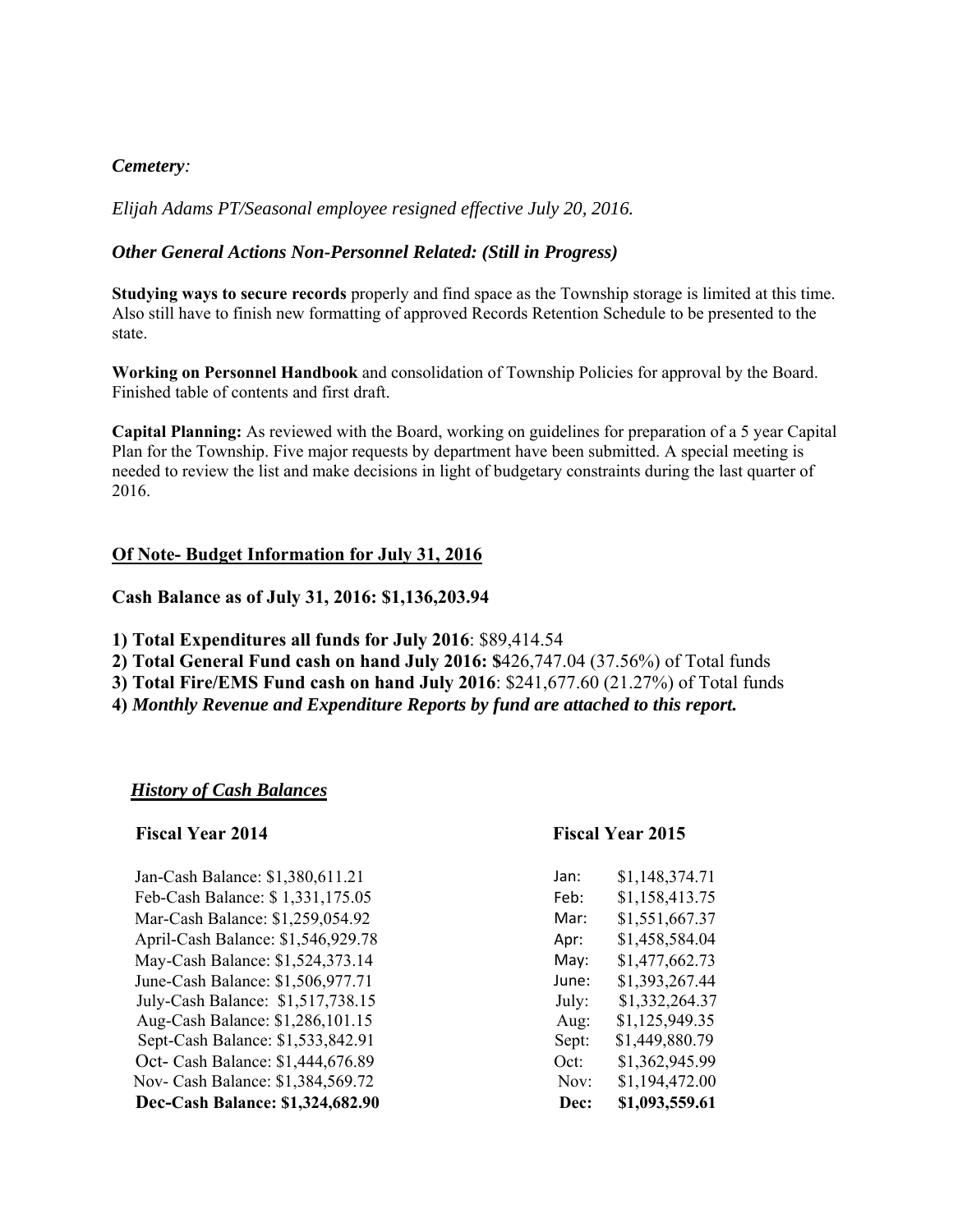### **Fiscal Year 2016**

 **Jan- Cash Balance: \$1,086,880.70 Feb- Cash Balance: \$ 975,051.11 Mar- Cash Balance: \$ 929,271.02 Apr- Cash Balance: \$1,259,751.18 May- Cash Balance: \$1,256,517.69 June- Cash Balance: \$1,231,659.27 July- Cash Balance: \$1,136,203.94** 

**General Note: The Fiscal Officer and Administrator are very concerned about the ongoing significant negative impact of property devaluations and state cuts have had on the budget/revenues as discussed in previous Board briefings. Plans are underway to make any necessary cuts/adjustments especially for fire operations in case the levy does not get approved. Other areas such as road related issues and General Fund problems continue to exist and will need attention as previously discussed. The Tax Budget to be filed in July 2016 may have some significant reductions.** 

**\*\*\*\*\*\*\*\*\*\*\*\*\*\*\*\*\*\*\*\*\*\*\*\*\*\*\*\*\*\*\*\*\*\*\*\*\*\*\*\*\*\*\*\*\*\*\*\*\*\*\*\*\*\*\*\*\*\*\*\*\*\*\*\*\*\*\*\*\*\*\*\*\*\*\*\*\*\*\*\*\*\*\*\*\*** 

Mr. Henry also distributed revenue and expenditure reports. Mr. Henry noted that a reporting error had been identified and that the Fire/EMS revenue was actually lower than originally reported. Mr. Henry remarked that both the General Fund and Fire Fund continue to trend downward.

### *Old Business*

*July 2016 Fire/EMS Run Data Summary:* Mr. Henry provided the run data summary for the month of July and noted the average response time for the month of July was 10.36 minutes, with the busiest day being Saturday and first shift being the busiest shift. Mr. Henry also stated that a new statistic – "calls with no transport" – was included in the report and noted that there were seven calls with no transport for the month of July.

*Update -- Nuisance Complaints:* Mr. Henry presented the following list of complaints/nuisance property issues that he had been working on:

### **Complaints/Nuisance Property Notes (August 2016)**

 **41 Cochran Road**: Junk vehicles, debris and garbage- County Prosecutor has filed a complaint in court, case #CV2016-02-0528; case still pending.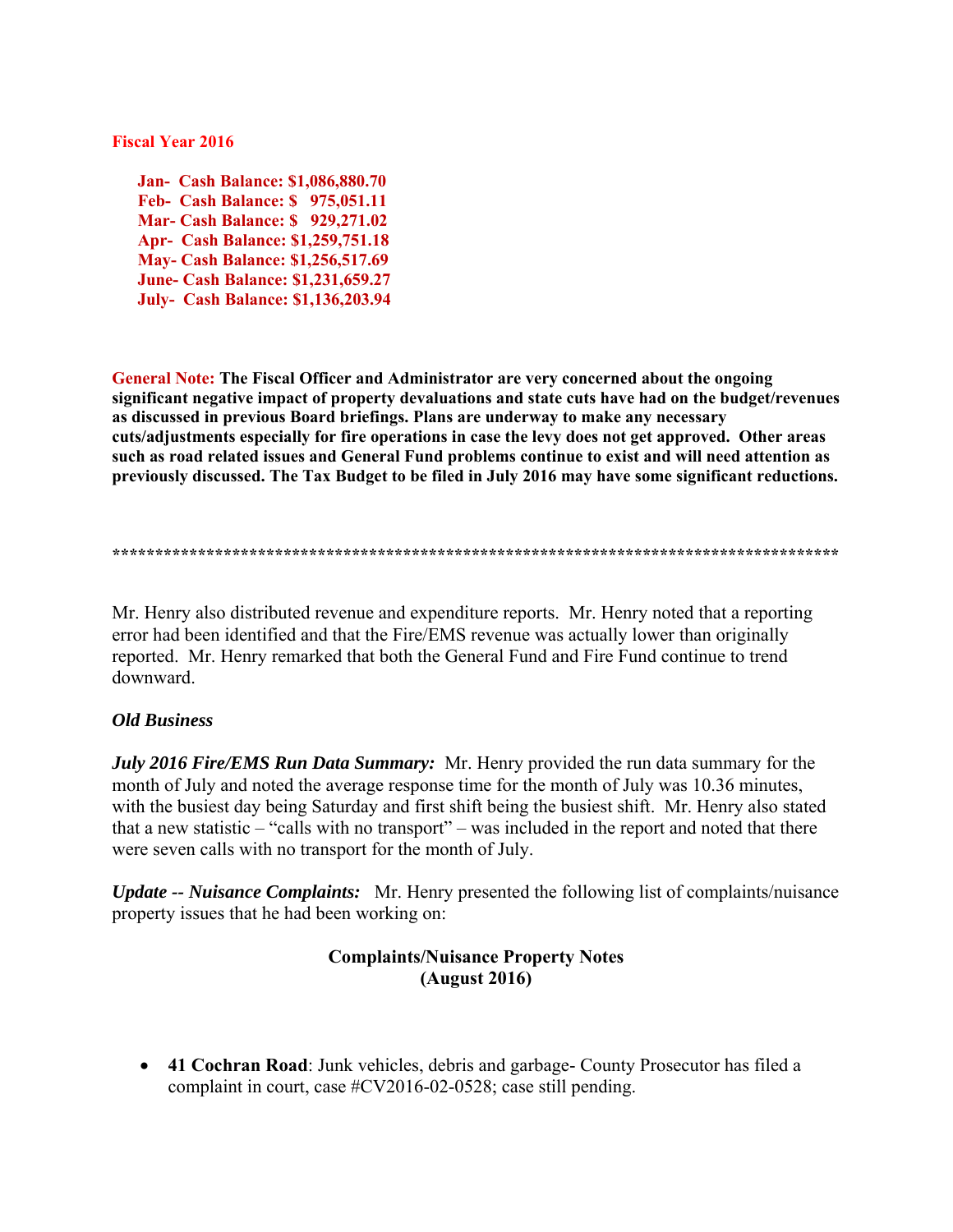- **1780 Laredo:** Water runoff from sump location impacting street and sidewalk negatively, creating roadway deterioration; asked to address but only did project halfway. Now owner has a pipe above ground running across a sidewalk; water covers the sidewalk and still goes into street. Pursuant to 5589.06 Ohio Revised Code, the Township can take action (Confirmed by Legal Counsel). Beginning steps to address through direct action. Letter to be mailed during the summer/still pending.
- **4280 Hamilton Scipio Road**: Asked Prosecutor on April 1st to work with Treasurer's Office to move up this property for foreclosure on back taxes. Advised there is a buyer for the property if an expedited sale can be arranged. No information update.
- **1992 Jesse Drive:** Burned out house- met with the owner and a tentative agreement has been reached to tear down the structure. Still waiting on directions from Desmond Matayah regarding assistance through the Community Development Block Grant Program.
- **2441 Salvatore** property vacant, has high weeds and grass. Attempting to get action from a responsible party.
- **2470 Isabella Lane-** property vacant, has high weeds and grass. Attempting to get action from a responsible party which is currently PNC Bank.
- **1936 Vanda and 1912 Vanda** junk vehicles, tires, carpet, and debris. Referring to County Building and Zoning. No update received from the County.
- **2462 Queen Mary** being handled by County Building and Zoning. Debris, junk and excessive storage of recreational equipment etc. Case is pending court complaint or mediated resolution.
- **309 Walthan Court:** Complaint filed by Butler County building and Zoning to have a vehicle removed by court order.
- **Del Rio**: 1839/1773 High Grass/weeds. Cut and Letters sent.
- **620 Boyle Road**: High grass, weeds, some trash; owner came in and stated he would start mowing and cleaning up. Work is partially complete.

Mr. Henry noted that there had not been much movement regarding these property issues during the month of July.

*Registration of Vendors – Discussion Only:* Mr. Henry asked the Board if it wanted to proceed with implementation of a registration process for vendors. If so, Mr. Henry would prepare a resolution for the Prosecutor to review. The Board directed Mr. Henry to proceed with steps to draft a registration process for vendors to be considered by the Board in the future.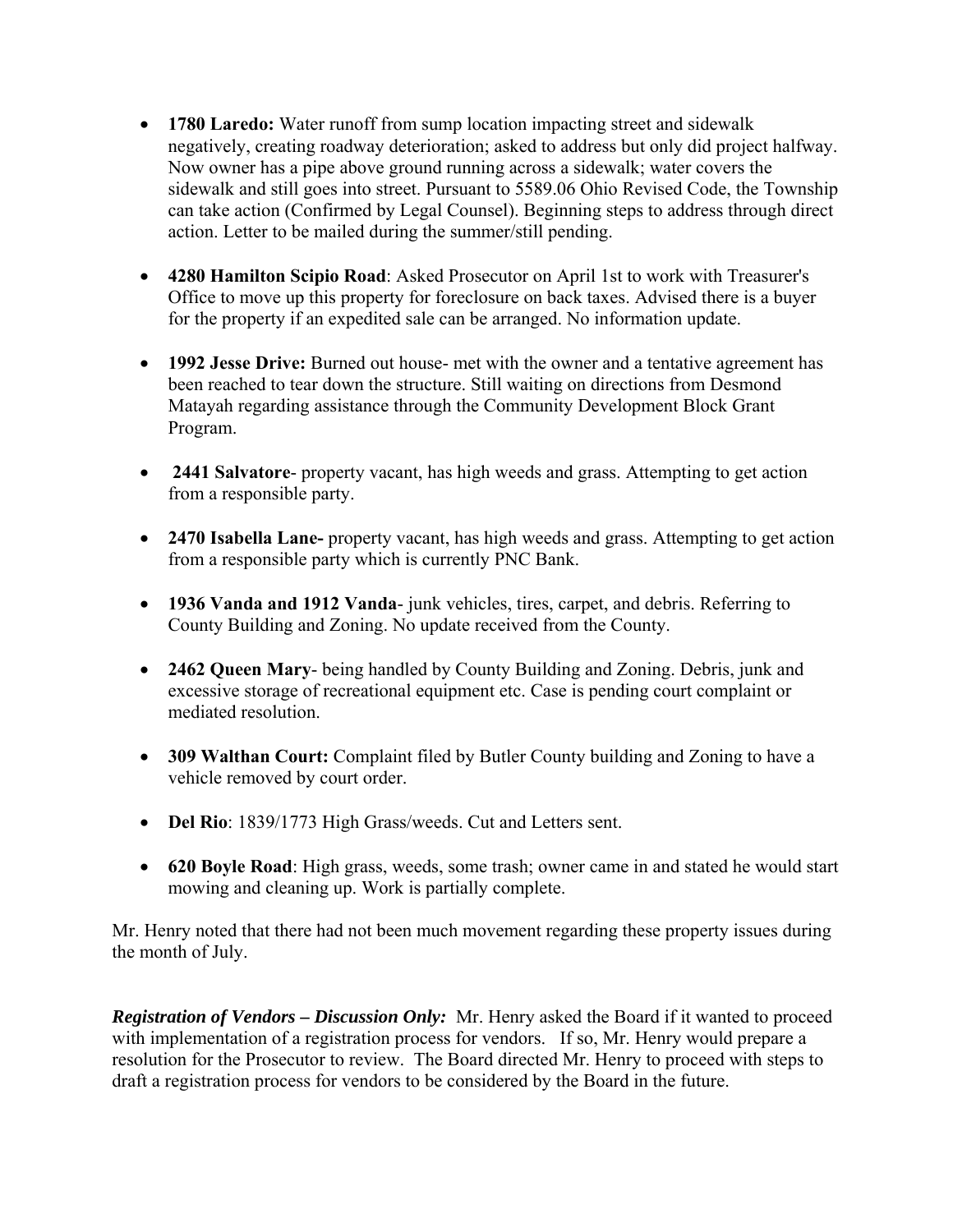*Reminder – Special Event August 27th 4:00PM to 10:00PM:* Mr. Henry reported on preparations being made for the "Cool Cars/Fine Wine/Good Music" event to be held on August 27. Mr. Henry reported he had been working with the participating wineries to revise procedures for the wine-tasting portion of the event.

**Other Old Business:** Fire Chief Clark reported that the pumps on the Fire Department apparatus had been inspected and four pumps needed to be repaired at a cost of \$3600. Mr. Sullivan was preparing a purchase order for this expenditure and the Chief was requesting a motion to approve the expenditure. After discussion, a **motion** was made by Mr. Stitsinger, seconded by Mr. Johnson, to repair all four pumps for an amount not to exceed \$3600.00. After discussion, a roll call taken with all three Trustees voting yes.

# *New Business*

*Resolution No. 35-16 – Approve Renewal of Property/Liability Insurance with OTARMA:* Mr. Henry explained that Resolution No. 35-16 approves renewal of the Township's contract with OTARMA for property and liability insurance. Mr. Henry stated that the renewal represents less than a 1% increase over the current contract and that the Township would be receiving a rebate from OTARMA. Based on the good renewal rate and good past performance, Mr. Henry recommended that the Board approve renewal of the contract. After some discussion, Mr. Stitsinger made a **motion** to adopt Resolution No. 35-16 which was seconded by Mr. Miller. Upon roll call, all three Trustees voted yes.

# **Resolution No. 35-16**

# **Approving Property, Vehicle and Liability Insurance Renewals Through a Contract With the Ohio Township Risk Management Authority for Policy Year September 2, 2016 through September 1, 2017**

*Whereas*, it is in the best interest of the Township to provide insurance coverage for Township property, vehicles, and liability; and

*Whereas*, prices were examined and updated information was filed to determine best pricing;

*Whereas*, the Ohio Township Risk Management Authority has presented renewal coverage for General Liability (Legal) and Coverage Extensions, Property Insurance and Coverage Extensions, Public Officials Wrongful Acts and Coverage Extensions, Vehicle Insurance Coverage and Umbrella Liability Coverage Extensions as well as credit of \$25 for CDL Drug Testing/ \$93.50 for MVR checks for an annual premium cost of \$22,949.50.00 (less than 1% increase over 2015-16) with a rebate to be returned totaling \$1,630.65 resulting in a net cost for the new policy period of \$21,318.85;

*Whereas*, the OTARMA renewal proposal is the most cost efficient coverage given the Township's circumstances, past experience and the rate has been relatively level the last few years,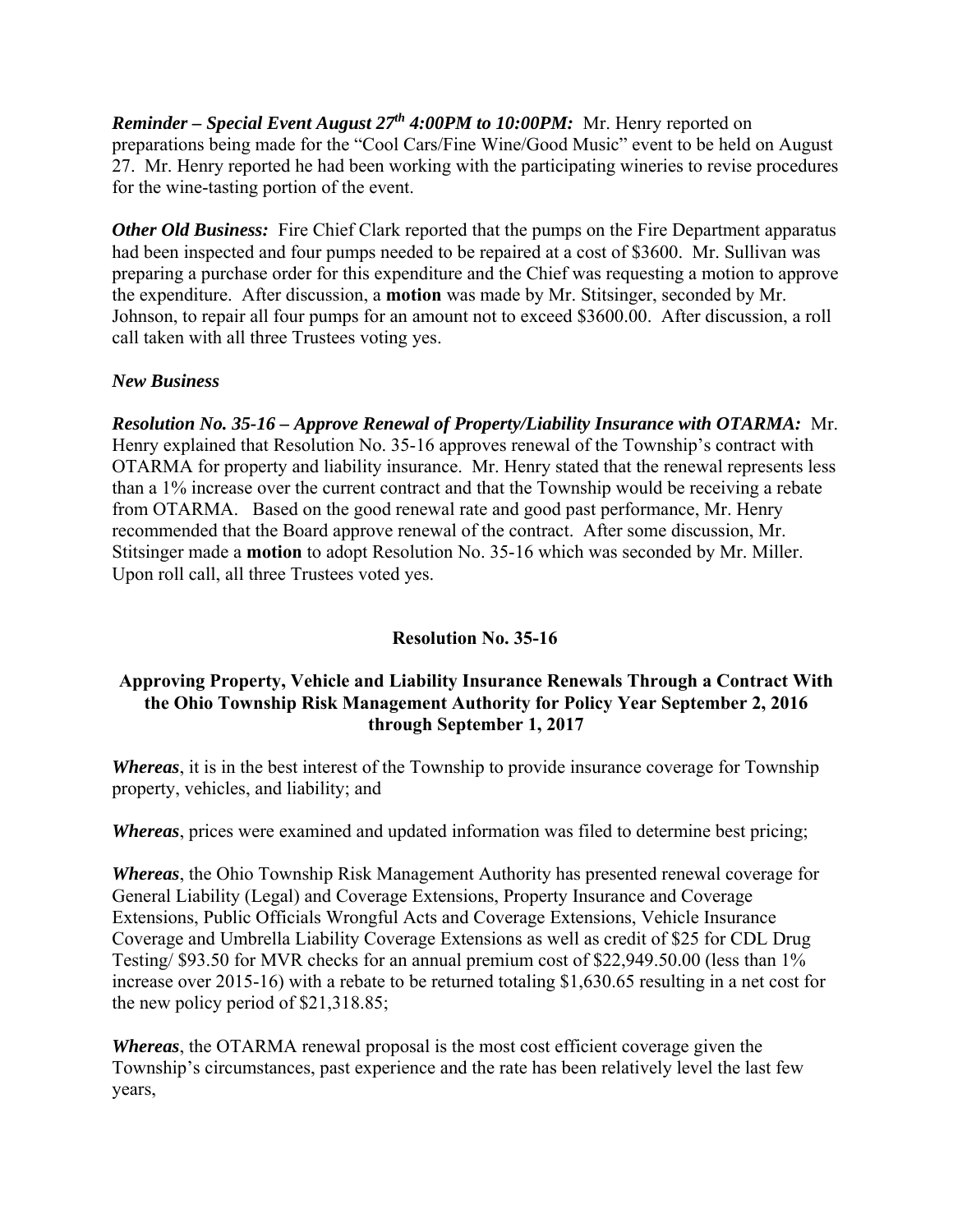## *Be it resolved by the Board of Township Trustees of Hanover Township Butler County, Ohio*

**Section I**. Resolution No. 35-16 is hereby approved authorizing the renewal of the property, vehicle, and liability insurance coverage for the period commencing September 2, 2016 through September 1, 2017 with the Ohio Township Risk Management Authority as represented locally by Lovins Insurance Agency for a cost not to exceed \$22,949.50 (with an anticipated rebate of \$1,630.65) as outlined in an attachment herewith labeled" Attachment Resolution No.35-16".

**Section II.** The Board President and Township Administrator are hereby authorized to execute all contracts and related documents thereto.

The foregoing resolution was adopted in a special public meeting and is a reflection of the official action taken by the Board of Trustees of Hanover Township Butler County, Ohio on the  $10^{th}$  day of August 2016.

| <b>Board of Trustees</b>                                 | <i>Vote</i> | <b>Attest and Authentication:</b>           |
|----------------------------------------------------------|-------------|---------------------------------------------|
| Larry Miller<br>Fred J. Stitsinger<br>Douglas L. Johnson |             | Gregory L. Sullivan<br>Fiscal Officer/Clerk |

*Resolution No. 36-16 – Approve Filing of BREC Community Connection Grants:* Mr. Henry explained that this type of resolution is adopted annually to allow the Township the opportunity to participate in the Butler Rural Community Connections Grant Program. If awarded, grant funds are used for projects related to the Park, Fire Department, and/or the Community Center. Mr. Henry explained Resolution No. 36-16 would authorize the submittal of up to two grant applications. After some discussion, Mr. Johnson made a **motion** to adopt Resolution No. 36-16, which was seconded by Mr. Stitsinger. Upon roll call, all three Trustees voted yes.

### **Resolution No. 36-16**

### **Authorizing the Filing of February 2016 Applications for the Butler Rural Community Connections Grant Program**

Whereas, the Board of Trustees has reviewed the requirements for the August 2016 Community Connections Grant program sponsored by the Butler Rural Electric Cooperative; and,

Whereas, the Township has a Hanover Township Memorial Park Master Plan for continuing the development of the Hanover Township Memorial Park and Strategic Planning Objectives including but not limited to use of the Community Center and Fire Station; and,

Whereas, reduction in revenues resulting from property devaluations and funding cuts (anticipated \$800,000 less) from the state have reduced the ability of the Township to fund a number of projects and equipment such as those referenced herein; and,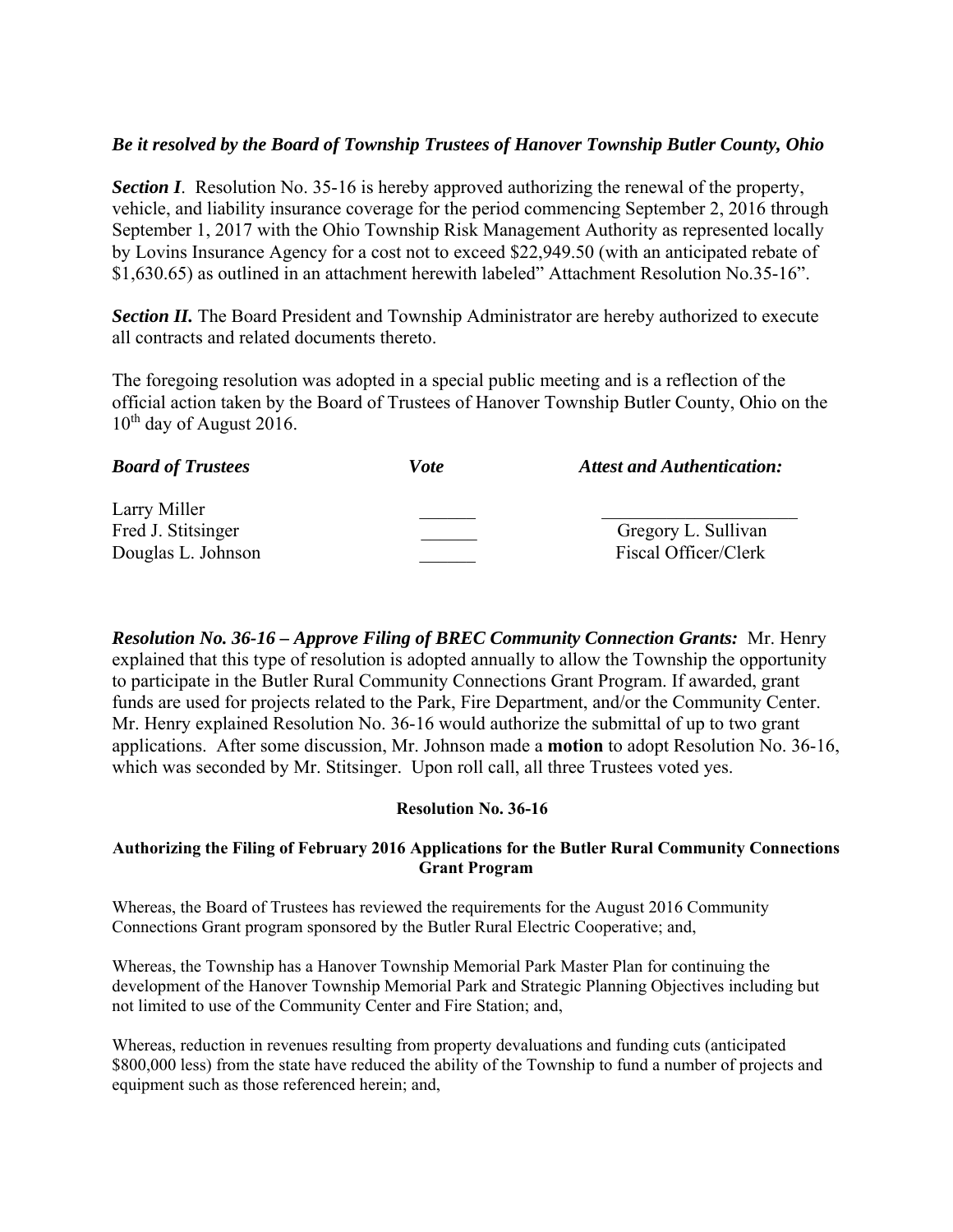Whereas, the Board of Trustees rates basic services such as those items that relate to serving the emergency needs of the public as a high priority and recognize the need for the continued development of the Hanover Township Memorial Park, Community Center and programming that serves the overall best interests of Township residents; and,

Whereas, the projects submitted for Community Connections Funding have no assigned funding source but the Township will continue to focus on key priorities,

### **Be it resolved by the Board of Trustees of Hanover Township, Ohio**

**Section I**. That Board authorizes up to two applications to be submitted at the Administrator's discretion to the Butler Rural Cooperative Community Connections Program by the end of August 2016 as reflected in the attachment labeled: Attachment to Resolution No. 36-16 Grant Projects.

**Section II**. That the Township Administrator is hereby authorized to complete the necessary documents and sign the appropriate forms to submit one or both applications referenced herein.

**Section III**. That the Board of Trustees acted upon this matter in an open public meeting on August 10, 2016 with all three Trustees voting in favor of Resolution No. 36-16.

| <b>Board of Trustees</b>           | <b>Vote</b> | <b>Attest and Authentication:</b>           |
|------------------------------------|-------------|---------------------------------------------|
| Larry Miller<br>Fred J. Stitsinger |             | Gregory L. Sullivan<br>Fiscal Officer/Clerk |
| Douglas L. Johnson                 |             |                                             |

*Resolution No. 37-16 – Approve/Accept Budget Commission Tax Rates for 2017:* Mr. Henry explained that this legislation formally accepts and verifies the amounts and rates for the 2017 Tax Budget as certified by the County Budget Commission. Mr. Henry noted this legislation is required by the Ohio Revised Code and is adopted annually. After some discussion, Mr. Stitsinger made a **motion** to adopt Resolution No. 37-16, which was seconded by Mr. Johnson. Upon roll call, all three Trustees voted yes.

### **Resolution No. 37-16**

### **Accepting The Amounts and Rates as Determined By The Budget Commission And Authorizing the Necessary Tax Rates and Certifying Them to the County Auditor**

*Whereas*, the Board of Trustees and Administration have been evaluating Hanover Township's finances and reviewed the proposed tax rates and levies based upon information from the County Budget Commission together with an estimate by the County Auditor of the rate of tax necessary to be levied by this Board, and what part thereof is without, and what part is within the ten mill tax limitation; and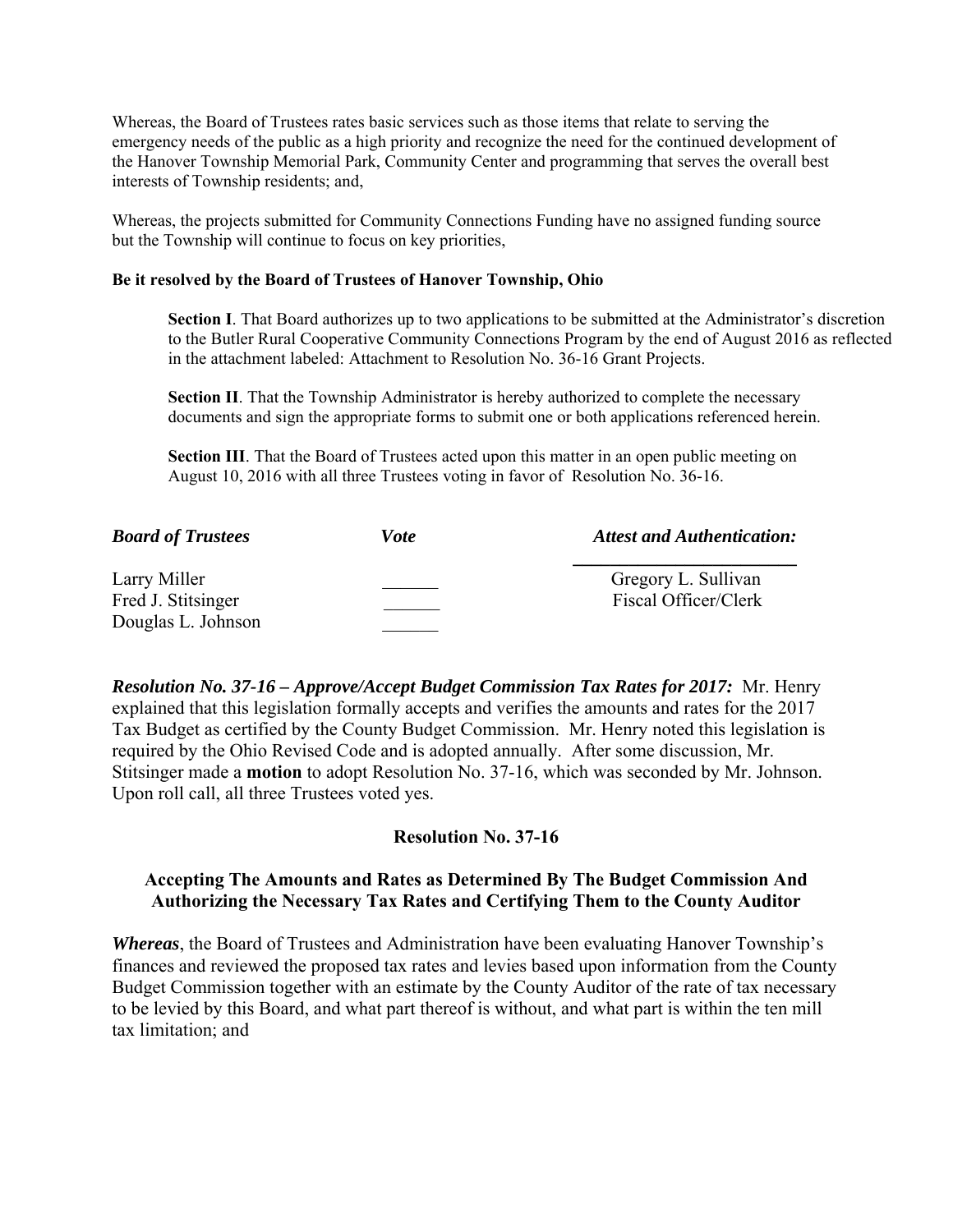*Whereas*, the Board of Trustees in accordance with provisions of the Ohio Revised Code (Sections 5705.34 and 5705.35) has previously adopted a Tax Budget for the next succeeding fiscal year commencing January 1, 2017;

## *Be it resolved by the Board of Township Trustees of Hanover Township Butler County, Ohio*

**Section I**. That the amounts and rates as determined by the Budget Commission in its Certification, be and the same are hereby accepted.

**Section II.** That there be and hereby is levied on the tax duplicate of Hanover Township the rate of each tax necessary to be levied within and without the ten mill limitation as reflected in the attachment labeled "Resolution No. 37-16 Attachment (Tax Rates)" .

*Section III.* That the Fiscal Officer is directed to deliver this Resolution and supporting documentation to the County Auditor and County Budget Commission as required by law.

The foregoing resolution was adopted in an open public meeting and is a reflection of the official action taken by the Board of Trustees of Hanover Township Butler County, Ohio on the 10<sup>th</sup> day of August 2016.

| <b>Board of Trustees</b>           | Vote | <b>Attest and Authentication:</b>           |
|------------------------------------|------|---------------------------------------------|
| Larry Miller<br>Fred J. Stitsinger |      | Gregory L. Sullivan<br>Fiscal Officer/Clerk |
| Douglas L. Johnson                 |      |                                             |

*Motion – Accept Board of Election Receipts for Ballot Issues – Electric Aggregation, Fire Tax Levy and General Operating Levy:* Mr. Henry explained that a motion was needed to formally accept the receipts from the Butler County Board of Elections for the ballot issues filed by the Fiscal Officer on August 5, 2016. Mr. Henry noted that copies of the receipts were included in the Trustees' meeting packets. After some discussion, Mr. Stitsinger made a **motion** to accept the Butler County Board of Election receipts for the filing of the electric aggregation ballot issue, the fire tax levy ballot issue, and the general operating levy ballot issue. Motion was seconded by Mr. Miller. Upon roll call, all three Trustees voted yes.

### *Other New Business*

Under Other New Business, Mr. Henry asked the Trustees to note miscellaneous correspondence and general information in their meeting packets which included: Butler County Building Permit Report for July 2016, Ohio Township Association Legislative Update, a fund-raising request from the Ross High School Sports Program, a thank you note from the Brian Batdorf family, and Liquor Control Permit Information regarding local establishments.